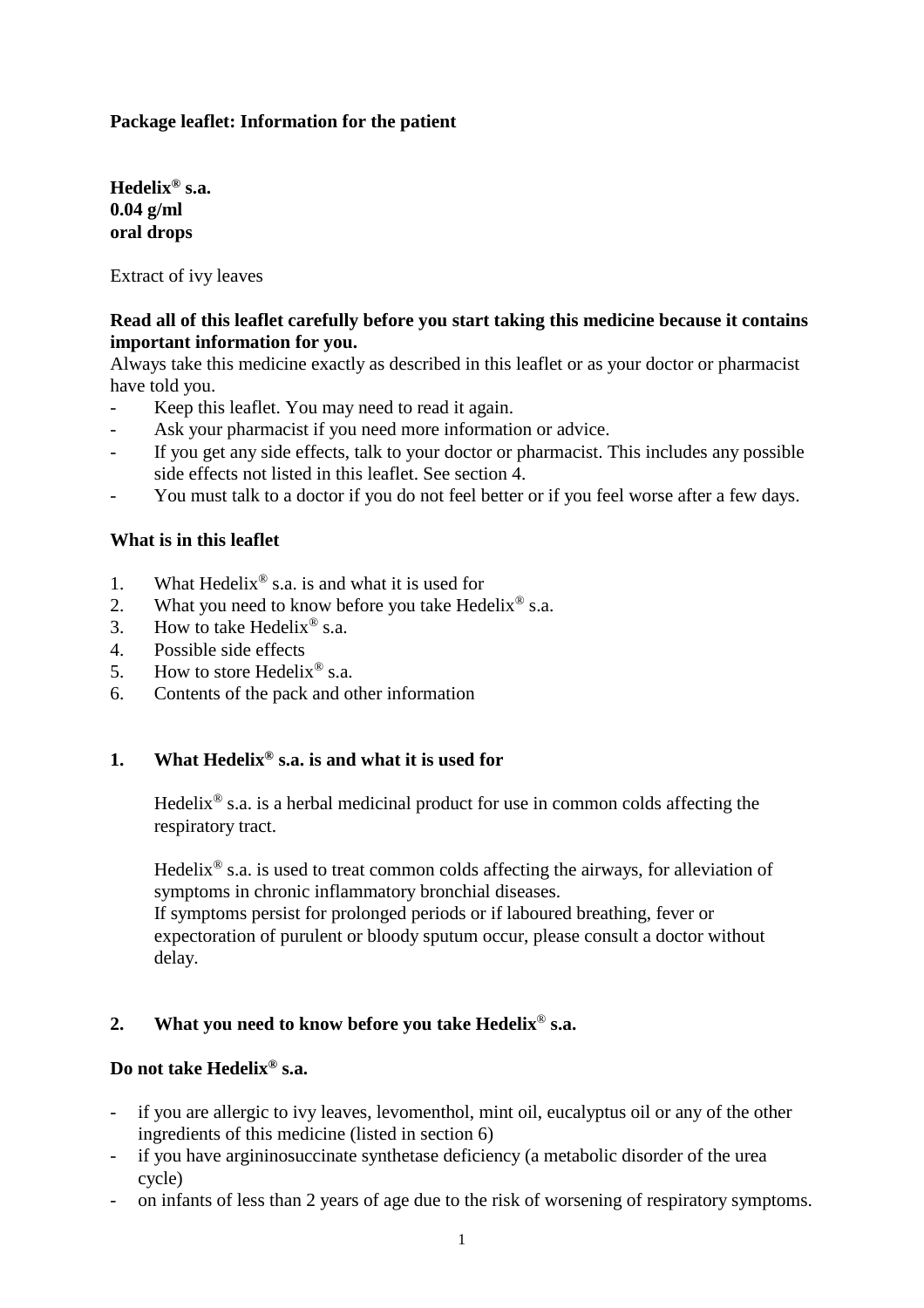For infants and children less than 2 years of age, other preparations are available.

### **Warnings and precautions**

Talk to your doctor or pharmacist before taking Hedelix<sup>®</sup> s.a.

## **Other medicines and Hedelix**® **s.a.**

Tell your doctor or pharmacist if you are taking / using, have recently taken / used or might take / use any other medicines.

There are no known interactions between Hedelix<sup>®</sup> s.a. and other medicines.

## **Hedelix® s.a. with food and drink**

No special precautions are necessary.

### **Pregnancy, breast-feeding and fertility**

If you are pregnant or breast-feeding, think you may be pregnant or are planning to have a baby, ask your doctor or pharmacist for advice before taking this medicine.

This medicinal product should not be used in pregnancy and breast-feeding as there are insufficient data.

# **Driving and using machines**

No special precautions are necessary.

#### **Hedelix® s.a. contains propylene glycol.**

This medicine contains 837 mg propylene glycol per ml  $(= 31$  drops).

If your child is less than 5 years old, talk to your doctor or pharmacist before giving them this medicine, in particular if they use other medicines that contain propylene glycol or alcohol.

If you are pregnant or breast-feeding or if you suffer from a liver or kidney disease, do not take this medicine unless recommended by your doctor. Your doctor may carry out extra checks while you are taking this medicine.

#### **3. How to take Hedelix® s.a.**

Always take this medicine exactly as described in this leaflet or as your doctor or pharmacist has told you. Check with your doctor or pharmacist if you are not sure.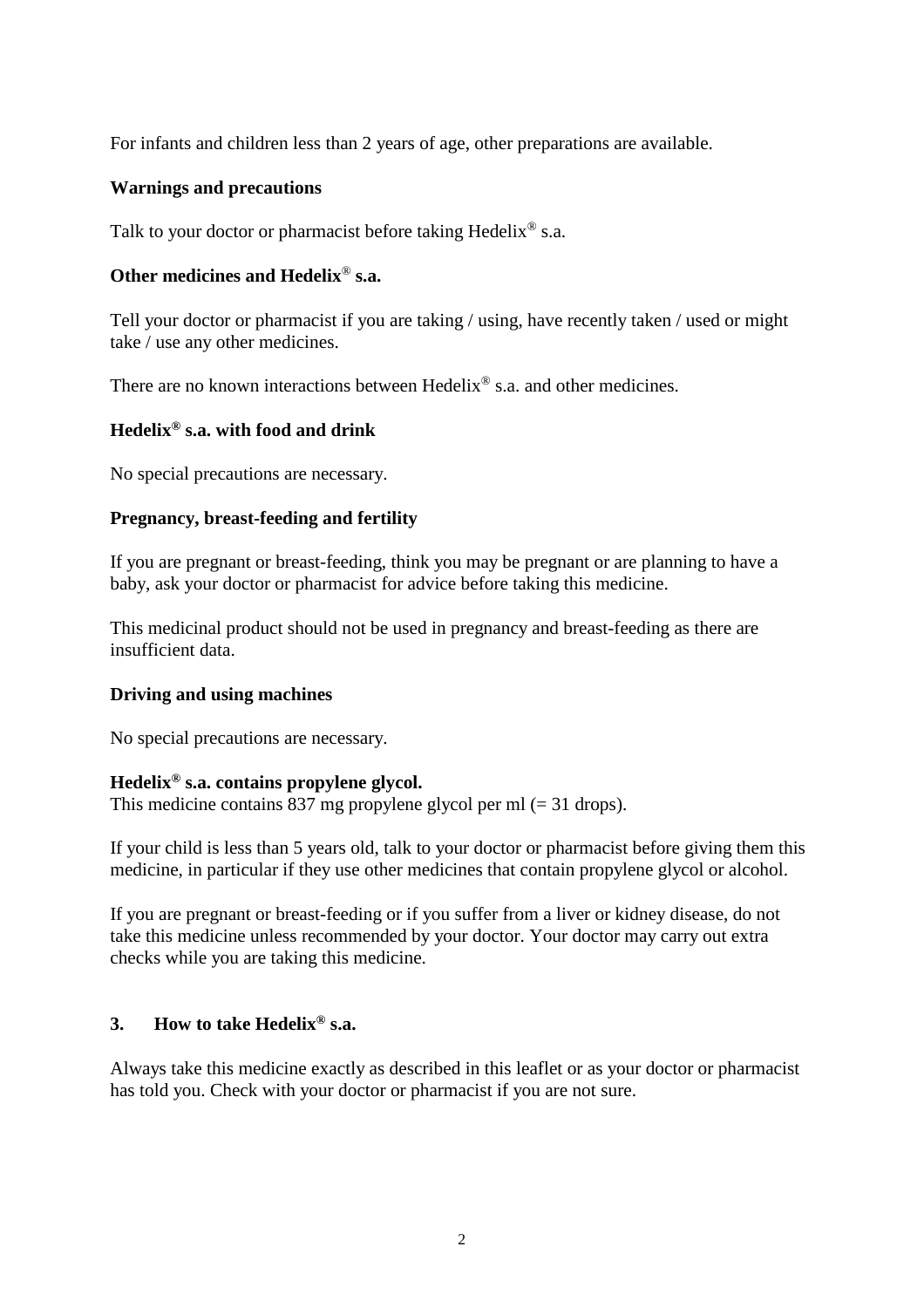## **Unless otherwise prescribed by the doctor, the recommended dose is:**

| Adults and children over the age of 10 years | 31 drops three times daily (equivalent |
|----------------------------------------------|----------------------------------------|
|                                              | to 300 mg herbal substance per day)    |
| Children aged 4 - 10 years                   | 21 drops three times daily (equivalent |
|                                              | to 200 mg herbal substance per day)    |
| Children aged 2 - 4 years                    | 16 drops three times daily (equivalent |
|                                              | to 150 mg herbal substance per day)    |

Method of use For oral use

Please take Hedelix<sup>®</sup> s.a. undiluted and ensure that you drink sufficient fluid (preferably drinking water).



Hold the bottle vertically while dripping. If necessary, tap the bottom of the bottle lightly to start dripping.

#### Duration of use

Do not take Hedelix<sup>®</sup> s.a. for more than a few days unless advised by a doctor. See also section 1. "What Hedelix<sup>®</sup> s.a. is and what it is used for".

If you have the impression that the effect of Hedelix<sup>®</sup> s.a. is too strong or too weak, please contact your doctor or pharmacist.

# **If you take more Hedelix® s.a. than you should**

If you take a larger amount of this medicinal product as you should, please contact your doctor. He is able to decide about necessary measures. Below-mentioned side effects may occur more pronounced.

#### **If you forget to take Hedelix® s.a.**

Do not take a double dose to make up for a forgotten dose.

If you have any further questions on the use of this medicine, ask your doctor or pharmacist.

#### **4. Possible side effects**

Like all medicines, this medicine can cause side effects, although not everybody gets them.

#### **Possible side effects:**

Very rarely allergic reactions (breathlessness, tumescences, erythema, itches) may occur after the ingestion of ivy-containing medicinal products.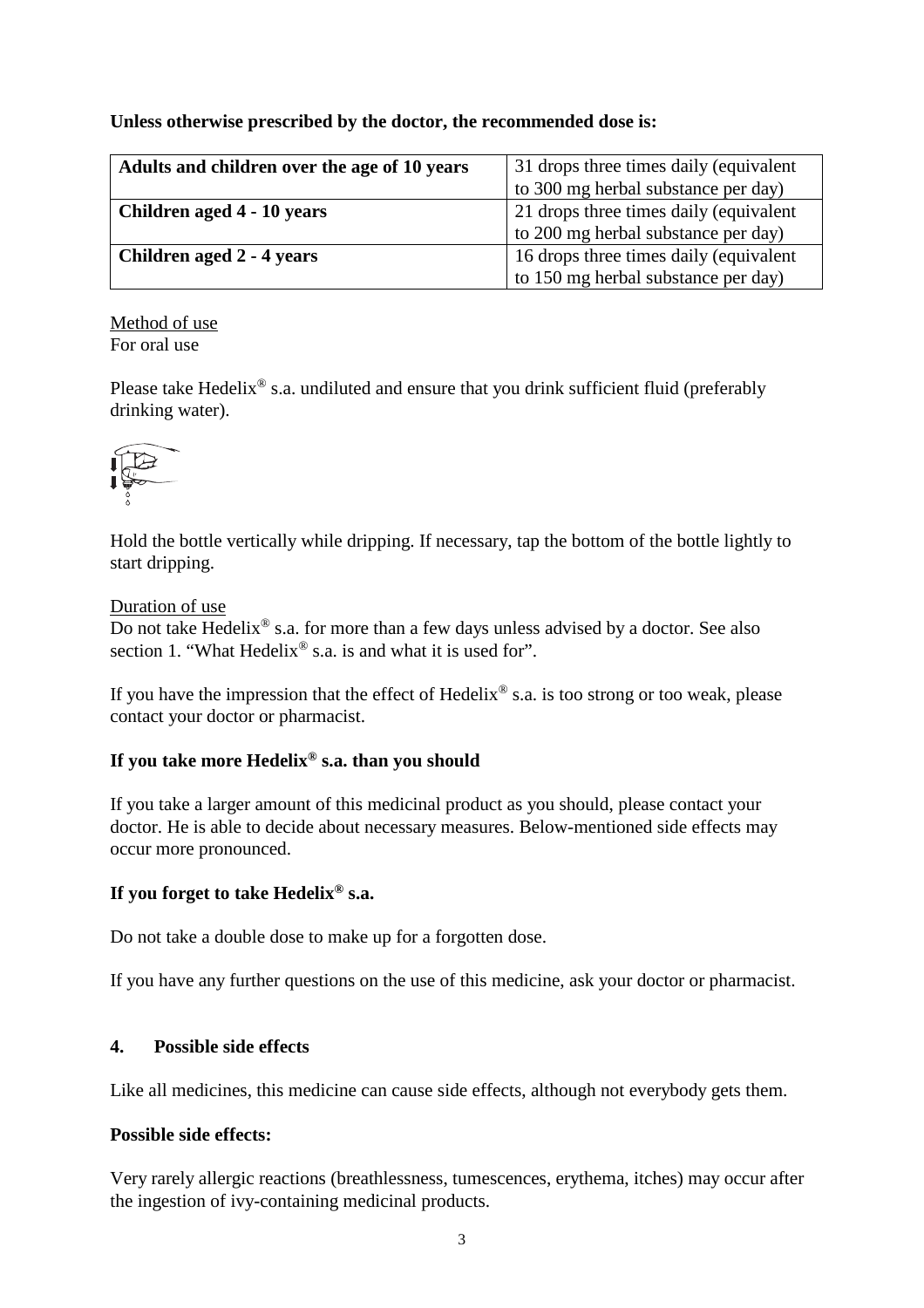Uncommonly gastric symptoms (nausea, vomiting, diarrhoea) may occur in sensitive persons.

Levomenthol, mint oil and eucalyptus oil may induce hypersensitivity reactions (including respiratory distress) in sensitized patients.

## **Reporting of side effects**

If you get any side effects, talk to your doctor or pharmacist. This includes any possible side effects not listed in this leaflet. You can also report side effects directly via the Bundesinstitut für Arzneimittel und Medizinprodukte, Abt. Pharmakovigilanz, Kurt-Georg-Kiesinger-Allee 3, D-53175 Bonn, Website: [www.bfarm.de.](http://www.bfarm.de/) By reporting side effects you can help provide more information on the safety of this medicine.

### **5. How to store Hedelix® s.a.**

Keep this medicine out of the sight and reach of children.

Do not use this medicine after the expiry date which is stated on the carton and label after "Exp:". The expiry date refers to the last day of that month.

### **Storage conditions:**

This medicinal product does not require any special storage conditions.

# **Information on shelf life after first opening of the container:**

After first opening Hedelix® s.a. can be used for 6 months.

Do not throw away any medicines via wastewater. Ask your pharmacist how to throw away medicines you no longer use. These measures will help protect the environment. More information is available at www.bfarm.de/arzneimittelentsorgung.

# **6. Contents of the pack and other information**

## **What Hedelix® s.a. contains**

The active substance is extract of ivy leaves.

1 ml (= 31 drops) contains: 0.04 g of extract from ivy leaves in a drug to extract ratio (2.2– 2.9:1). Extraction solvent: ethanol 50 % (V/V), propylene glycol (98:2).

The finished product contains no alcohol (ethanol).

The other ingredients are propylene glycol, glycerol, flavouring: star-anise oil, eucalyptus oil, levomenthol, mint flavour (contains mint oil).